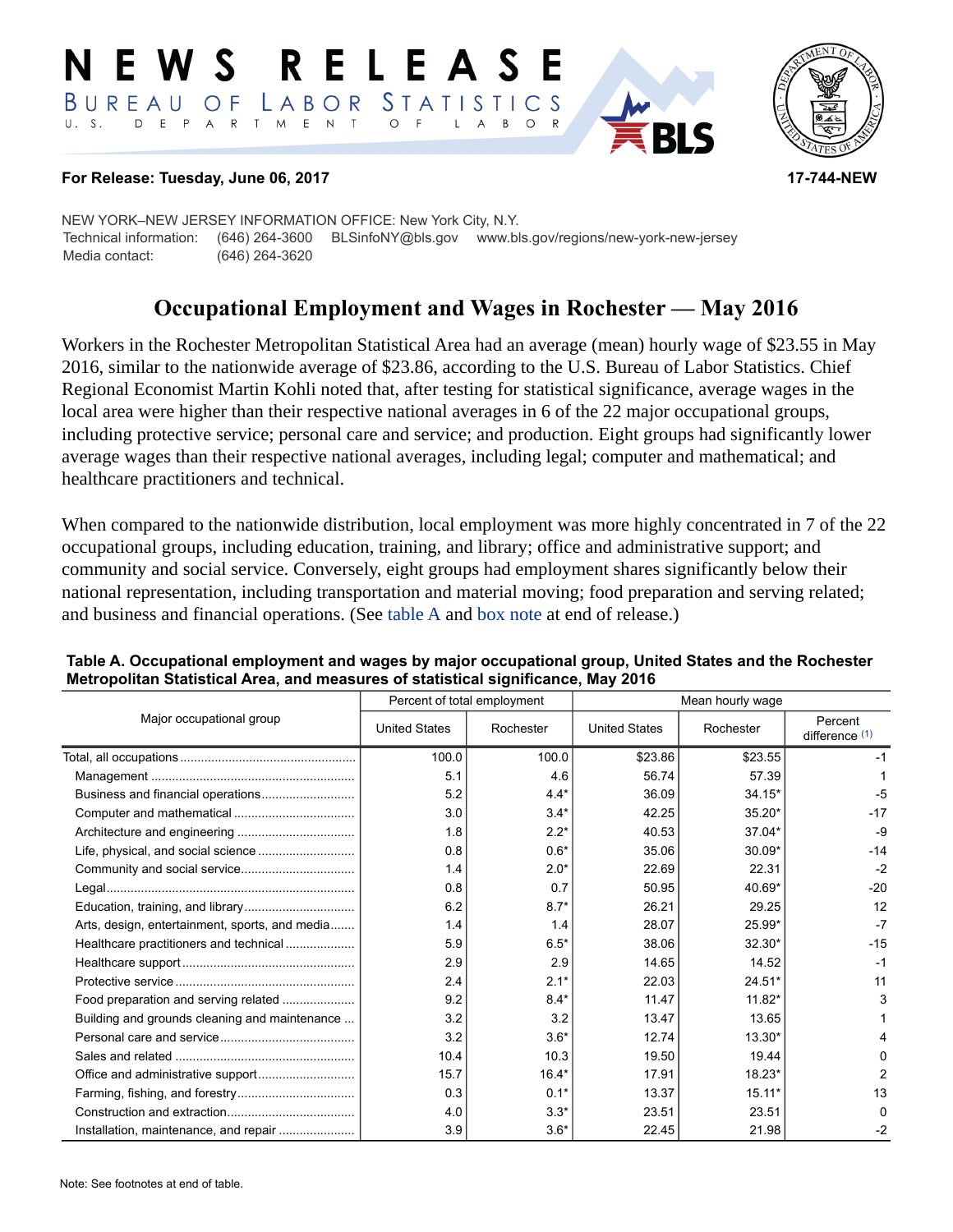### **Table A. Occupational employment and wages by major occupational group, United States and the Rochester Metropolitan Statistical Area, and measures of statistical significance, May 2016 - Continued**

| Major occupational group | Percent of total employment |           | Mean hourly wage |           |                           |
|--------------------------|-----------------------------|-----------|------------------|-----------|---------------------------|
|                          | <b>United States</b>        | Rochester | United States    | Rochester | Percent<br>difference (1) |
|                          | 6.5                         | 6.6       | 17.88            | $18.35*$  |                           |
|                          | 6.9 I                       | $5.1*$    | 17.34            | $16.40*$  | -5                        |

Footnotes:

<span id="page-1-1"></span>(1) A positive percent difference measures how much the mean wage in the Rochester Metropolitan Statistical Area is above the national mean wage, while a negative difference reflects a lower wage.

\* The percent share of employment or mean hourly wage for this area is significantly different from the national average of all areas at the 90-percent confidence level.

One occupational group—community and social service—was chosen to illustrate the diversity of data available for any of the 22 major occupational categories. Rochester had 10,470 jobs in community and social service, accounting for 2.0 percent of local area employment, significantly higher than the 1.4-percent share nationally. The average hourly wage for this occupational group locally was \$22.31, compared to the national wage of \$22.69.

Some of the largest detailed occupations within the community and social service group included social and human service assistants (2,230); educational, guidance, school, and vocational counselors (1,530); and child, family, and school social workers (1,070). Among the higher paying jobs were probation officers and correctional treatment specialists and educational, guidance, school, and vocational counselors, with mean hourly wages of \$28.93 and \$26.66, respectively. At the lower end of the wage scale were rehabilitation counselors (\$15.80) and social and human service assistants (\$16.80). (Detailed occupational data for community and social service are presented in table 1; for a complete listing of detailed occupations available go to [www.bls.gov/oes/2016/may/oes\\_40380.htm](https://www.bls.gov/oes/2016/may/oes_40380.htm) .)

Location quotients allow us to explore the occupational make-up of a metropolitan area by comparing the composition of jobs in an area relative to the national average. (See table 1.) For example, a location quotient of 2.0 indicates that an occupation accounts for twice the share of employment in the area than it does nationally. In the Rochester Metropolitan Statistical Area, above-average concentrations of employment were found in many of the occupations within the community and social service group. For instance, social and human service assistants were employed at 1.7 times the national rate in Rochester, and educational, guidance, school, and vocational counselors, at 1.6 times the U.S. average. On the other hand, mental health counselors had a location quotient of 1.0 in Rochester, indicating that this particular occupation's local and national employment shares were similar.

These statistics are from the Occupational Employment Statistics (OES) survey, a federal-state cooperative program between BLS and State Workforce Agencies, in this case, the New York State Department of Labor.

## **Note on Occupational Employment Statistics Data**

<span id="page-1-0"></span>A value that is statistically different from another does not necessarily mean that the difference has economic or practical significance. Statistical significance is concerned with the ability to make confident statements about a universe based on a sample. It is entirely possible that a large difference between two values is not significantly different statistically, while a small difference is, since both the size and heterogeneity of the sample affect the relative error of the data being tested.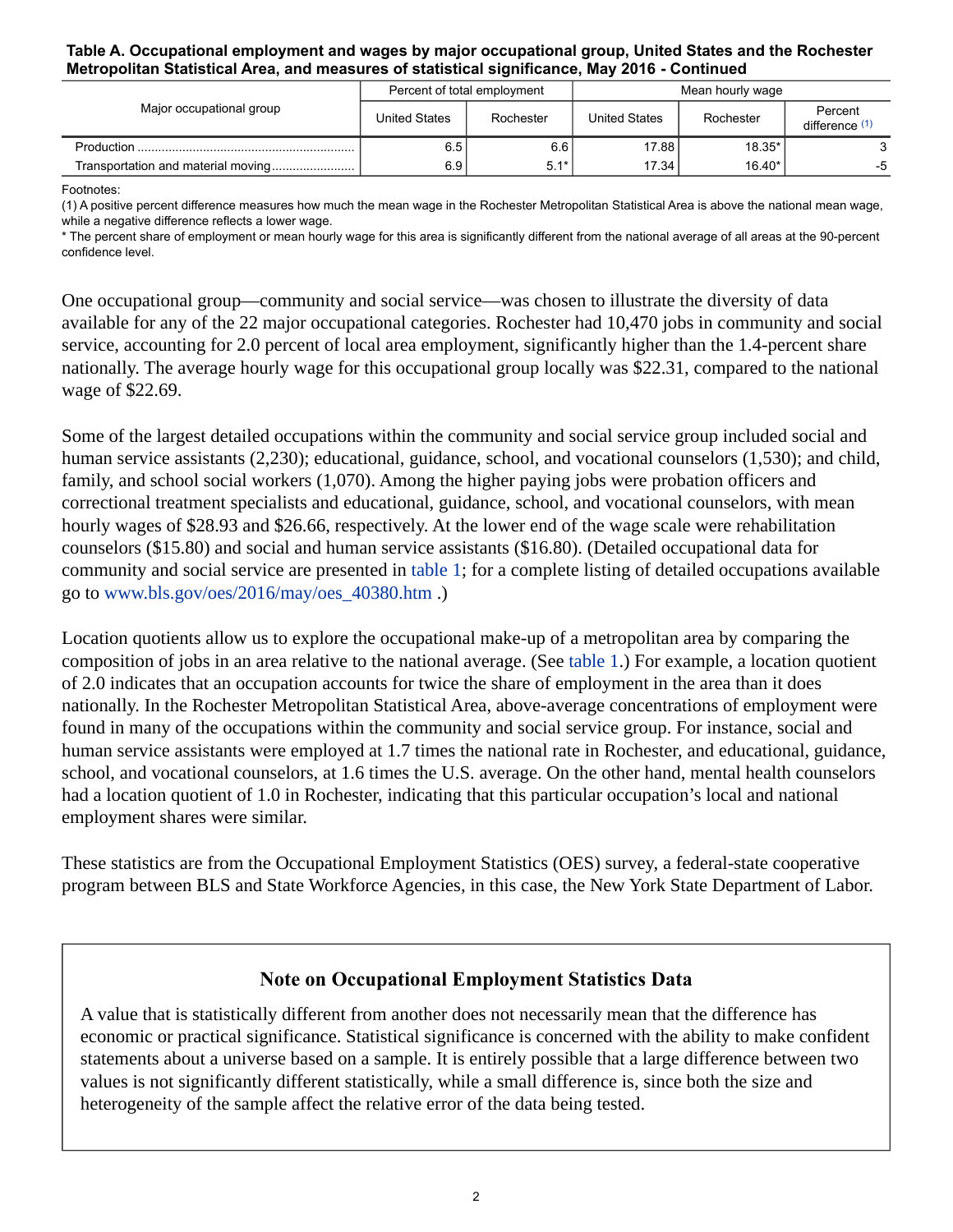## **Technical Note**

The Occupational Employment Statistics (OES) survey is a semiannual mail survey measuring occupational employment and wage rates for wage and salary workers in nonfarm establishments in the United States. The OES data available from BLS include cross-industry occupational employment and wage estimates for the nation; over 650 areas, including states and the District of Columbia, metropolitan statistical areas (MSAs), metropolitan divisions, nonmetropolitan areas, and territories; national industry-specific estimates at the NAICS sector, 3-, 4-, and selected 5- and 6-digit industry levels, and national estimates by ownership across all industries and for schools and hospitals. OES data are available at [www.bls.gov/oes/tables.htm](https://www.bls.gov/oes/tables.htm).

OES estimates are constructed from a sample of about 1.2 million establishments. Each year, two semiannual panels of approximately 200,000 sampled establishments are contacted, one panel in May and the other in November. Responses are obtained by mail, Internet or other electronic means, email, telephone, or personal visit. The May 2016 estimates are based on responses from six semiannual panels collected over a 3-year period: May 2016, November 2015, May 2015, November 2014, May 2014, and November 2013. The overall national response rate for the six panels, based on the 50 states and the District of Columbia, is 73 percent based on establishments and 69 percent based on weighted sampled employment. The unweighted employment of sampled establishments across all six semiannual panels represents approximately 58 percent of total national employment. The sample in the Rochester Metropolitan Statistical Area included 3,720 establishments with a response rate of 76 percent. For more information about OES concepts and methodology, go to [www.bls.gov/news.release/ocwage.tn.htm.](https://www.bls.gov/news.release/ocwage.tn.htm)

The May 2016 OES estimates are based on the 2010 Standard Occupational Classification (SOC) system and the 2012 North American Industry Classification System (NAICS). Information about the 2010 SOC is available on the BLS website at [www.bls.gov/soc](https://www.bls.gov/soc) and information about the 2012 NAICS is available at [www.bls.gov/bls/naics.htm.](https://www.bls.gov/bls/naics.htm)

## **Metropolitan area definitions**

The substate area data published in this release reflect the standards and definitions established by the U.S. Office of Management and Budget.

The **Rochester, N.Y. Metropolitan Statistical Area** includes Livingston, Monroe, Ontario, Orleans, Wayne, and Yates Counties.

## **Additional information**

OES data are available on our regional web page at [www.bls.gov/regions/new-york-new-jersey](https://www.bls.gov/regions/new-york-new-jersey). Answers to frequently asked questions about the OES data are available at [www.bls.gov/oes/oes\\_ques.htm](https://www.bls.gov/oes/oes_ques.htm). Detailed technical information about the OES survey is available in our Survey Methods and Reliability Statement on the BLS website at [www.bls.gov/oes/current/methods\\_statement.pdf](https://www.bls.gov/oes/current/methods_statement.pdf).

Information in this release will be made available to sensory impaired individuals upon request. Voice phone: (202) 691-5200; Federal Relay Service: (800) 877-8339.